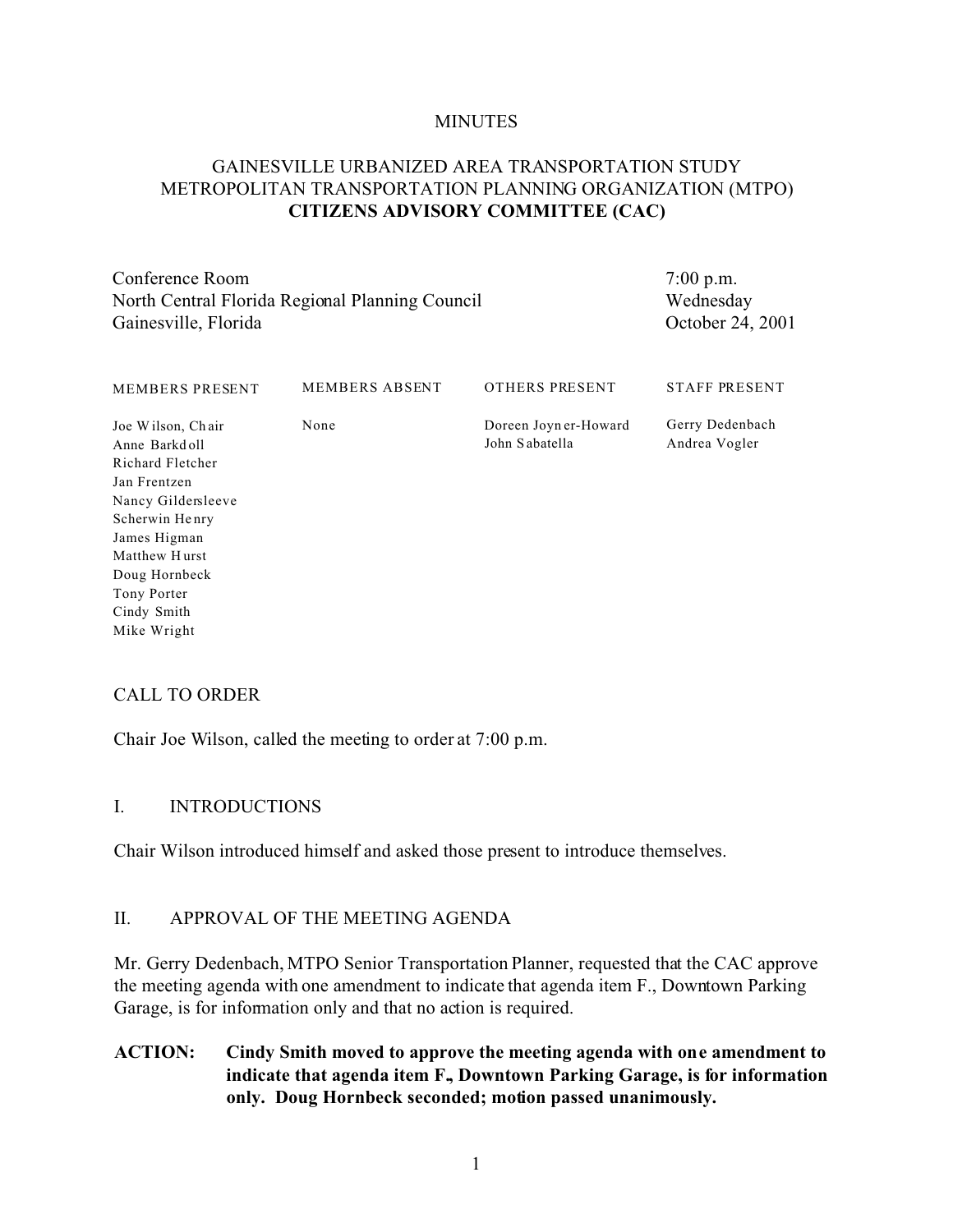### III. APPROVAL OF COMMITTEE MINUTES

## **ACTION: Cindy Smith moved to approve the August 29, 2001 minutes. Scherwin Henry seconded; motion passed unanimously.**

#### IV. CHAIRMAN'S REPORT

Mr. Dedenbach announced that the next MTPO meeting is scheduled for November 8 at 1:30 p.m. He said that the next CAC meeting is scheduled for November 28.

### V. AGENDA ITEMS TO BE DISCUSSED- LISTED IN ORDER OF IMPORTANCE

### A. WEST 6th STREET SAFETY PROJECT

Mr. Gerry Dedenbach, MTPO Senior Transportation Planner, reviewed action taken by the Design Team, concerning this issue, at its June 19 meeting . He reported that, due to funding constraints, precluding the purchase of the abandoned CSX railroad right of way, this project originally reviewed and approved by the Design Team has been reduced to the intersection of West 6<sup>th</sup> Street / West 5<sup>th</sup> Terrace and West University Avenue only.

Ms. Doreen Joyner-Howard, Florida Department of Transportation (FDOT) District 2 Transportation Planner, discussed the West 6<sup>th</sup> Street Safety Project and answered questions.

### **ACTION: Cindy Smith moved to recommend that the MTPO:**

- **1. approve the West 6th Street safety project design plans as presented; and**
- **2. request that FDOT include hued imprinted crosswalks across NW 5th Terrace both north and south of University Avenue.**

### **Doug Hornbeck seconded; motion passed unanimously.**

### B. ALACHUA COUNTY FUNDING WORKSHOP

Mr. Dedenbach stated that, at its June 7 meeting, the MTPO discussed the Fiscal Years 2002 - 2006 Transportation Improvement Program (TIP) and approved a motion to schedule a transportation funding workshop. He said that staff has prepared a funding report, which provides answers to questions received from MTPO members, concerning this issue. He noted that the report also contains a funding summary for Alachua County from Fiscal Years 1991/1992 through 2000/2001. He reviewed the Technical Advisory Committee recommendations concerning this report.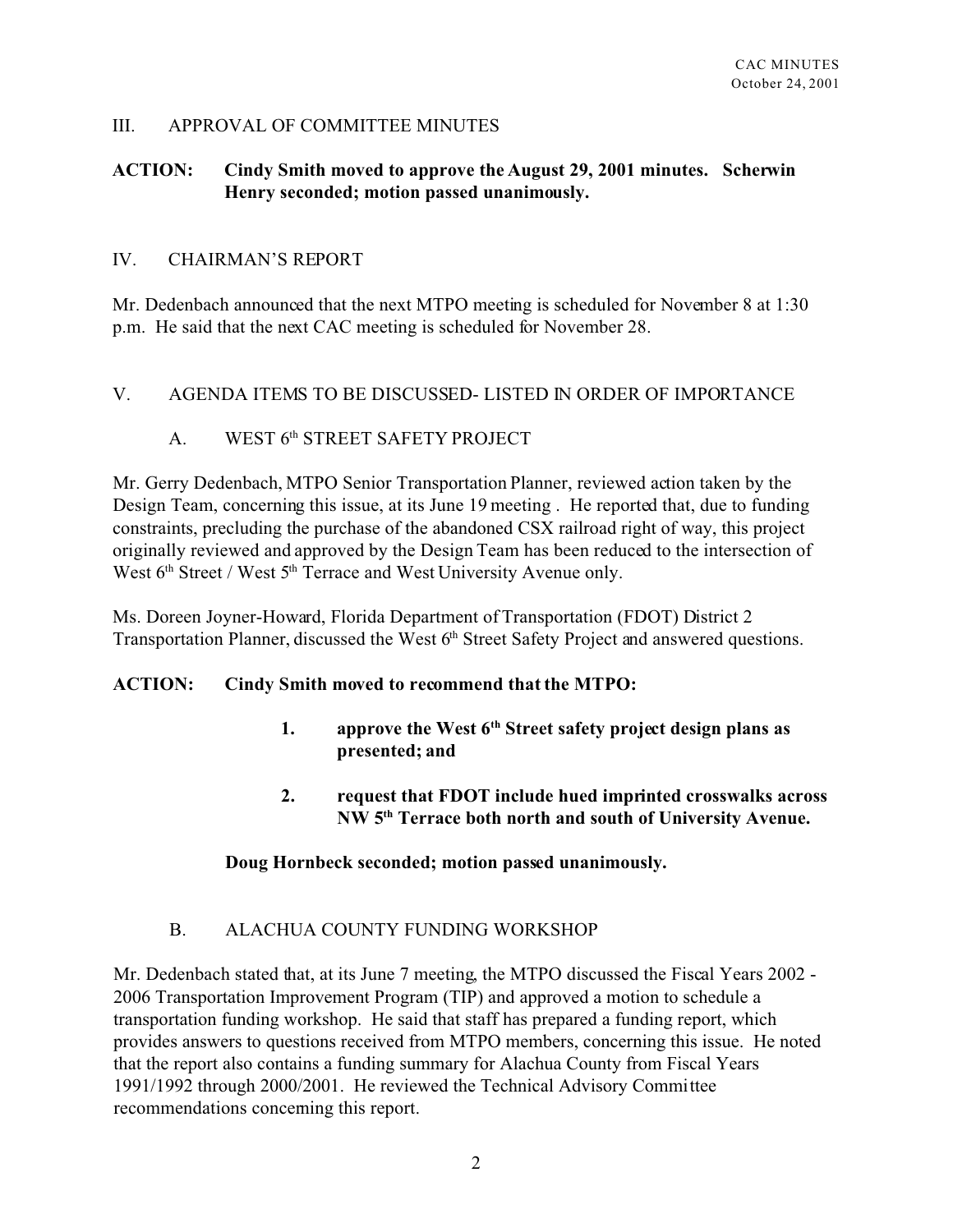A member of the Subcommittee requested that staff conduct an analysis of transit funding compared to transit ridership for Alachua and comparable counties throughout the State.

# **ACTION: Anne Barkdoll moved to recommend that the MTPO accept the report as a completed planning document and request that the report include analyses of:**

- **A. FDOT District 2 transit funding; and**
- **B. the 1993, 1995 and Cost Feasible Plans (CFPs) to determine if the CFP funding projections were met; and**
- **C. the percent of Alachua County funding allocated to the Florida Intrastate Highway System.**

### **Jan Frentzen seconded; motion passed unanimously.**

# C. FDOT TENTATIVE FIVE YEAR WORK PROGRAM

Mr. Dedenbach stated that FDOT has requested an opportunity for the MTPO to comment on the Tentative Five Year Work Program for Fiscal Years 2002/2003 to 2006/2007. He said that the CAC needs to recommend whether the MTPO should request changes to existing or proposed projects or request that new projects to be added to, or existing projects to be deleted from this document.

Mr. Michael Escalante, MTPO Principal Transportation Planner, discussed the Tentative Five Year Work Program for Fiscal Years 2002/2003 to 2006/2007 and answered questions.

### **ACTION: Cindy Smith moved to recommend that the MTPO:**

- **1. request that FDOT revise its Tentative Five Year Work Program to:**
	- **A. add an additional project to fund any unfunded SR 26/26A enhancements to coincide with the SR 26/26A resurfacing and reconstruction project schedules, if FDOT research indicates that this project is not fully funded; and**
	- **B. add an additional project to purchase right-of-way to construct the MTPO-approved cross-section and build the bicycle/ pedestrian trail on the Hull Road Extension-north corridor;**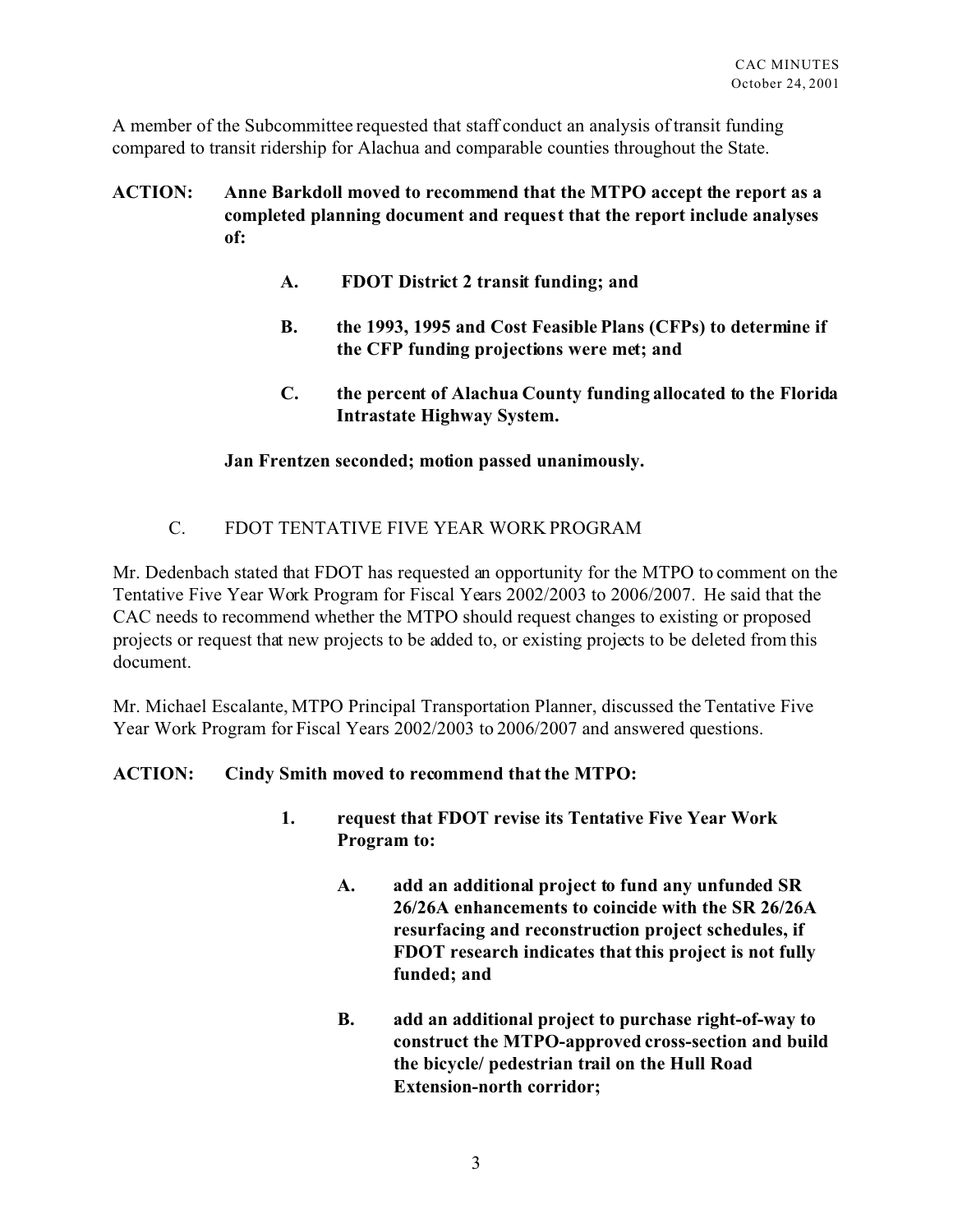- **2. refer the Gainesville Metropolitan Area projects in Exhibit D with preliminary engineering in Year 2001/02 to the Design Team;**
- **3. request that project number 2078012, Williston Road at SE 16th Avenue Traffic Signals, remain in Fiscal Year 2003/2004; and**
- **4. request that FDOT provide a detailed project schedule for the Main Street reconstruction project.**

### **Jan Frentzen seconded; motion passed unanimously.**

D. HIGH VOLUME PEDESTRIAN AREAS

Mr. Dedenbach stated that, at its February 15 meeting, the MTPO discussed issues concerning pedestrian safety at intersections and approved motions to:

- *"1. consider the addition of exclusive pedestrian phases in high volume pedestriantraffic areas; and*
- *2. refer this issue to the MTPO's Advisory Committees to identify and prioritize high volume pedestrian traffic areas in the Gainesville Metropolitan Area."*

He said that staff researched this issue and prepared an inventory of areas which may be suitable for implementation of exclusive pedestrian phase signals. He reviewed the TAC recommendation concerning this issue and answered questions.

**ACTION: Anne Barkdoll moved to recommend that the MTPO direct the Design Team to consider the feasibility of including exclusive pedestrian phase signals and/or increasing the pedestrian crossing phase of the signal timing when reviewing all transportation projects. James Higman seconded; motion passed unanimously.**

# E. US 441 AT PAYNES PRAIRIE- BICYCLE SAFETY STUDY

Mr. Dedenbach stated that, at its August 16 meeting, the MTPO approved a contract with Sprinkle Consulting, Inc. to conduct a bicycle safety study on US 441from SW 114<sup>th</sup> Way to SW 63rd Avenue. He said that the purpose of this study is to develop US 441 corridor cross-section options and to evaluate the options to enhance the safety of bicyclists along this corridor. He noted that the consultant is responsible for developing conceptual corridor designs with cost estimates for each design. He added that, due to the nature of this project, the Design Team seems to be the appropriate group to act as the steering committee for this project.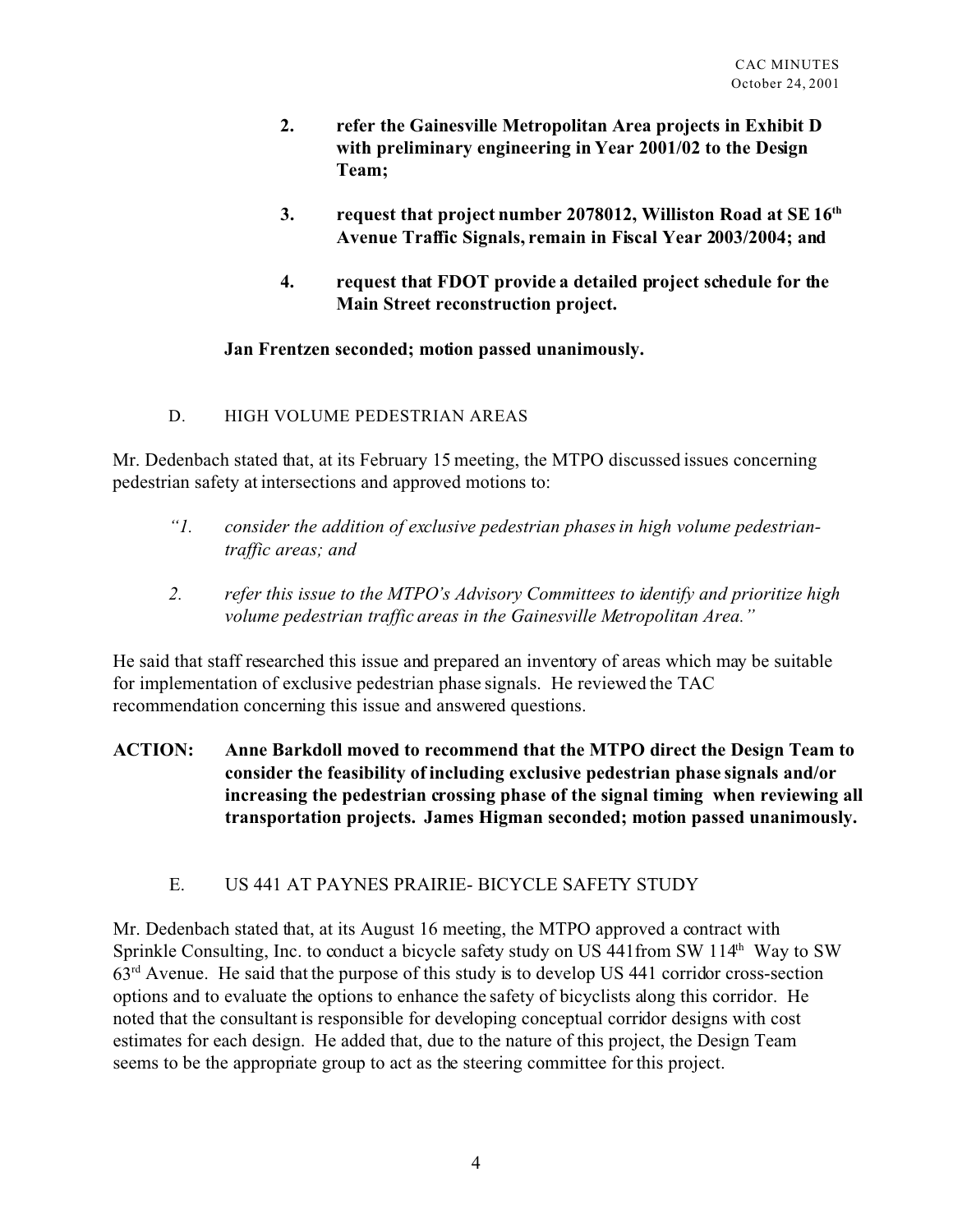- **ACTION: Cindy Smith moved to recommend that the MTPO direct the Design Team to serve as the US 441 at Paynes Prairie Bicycle Safety Study Steering Committee with the following additional members added:**
	- **1. a representative from the Alachua County Sheriff's office;**
	- **2. a representative appointed by the Florida Department of Environmental Protection, Division of Parks and Recreation, Paynes Prairie State Preserve;**
	- **3. a representative appointed by Florida Fish and Wildlife Conservation Commission;**
	- **4. a representative appointed by the Old Florida Heritage Highway Corridor Management Council; and**
	- **5. two representatives designated by the Bicycle/Pedestrian Advisory Board, one representing onroad cycling interests and one representing offroad cycling interests.**

### **Anne Barkdoll seconded; motion passed unanimously.**

F. DOWNTOWN PARKING GARAGE

Mr. Dedenbach stated that a member of the CAC requested a discussion of the plans for the downtown parking garage including street changes and traffic flow. He explained that this is not an MTPO project. However, he said, the CAC can discuss this project, or make recommendations for the MTPO to forward to the appropriate agencies.

A member of the CAC distributed information concerning, and discussed, the proposed downtown parking garage. He explained that the plans indicate that SW  $2<sup>nd</sup>$  Street, between SW 2<sup>nd</sup> Avenue and University Avenue, will be modified as a two-lane facility in order to allow traffic from the parking garage to flow onto this street. He expressed concern that SW 2<sup>nd</sup> Street is narrow and may not safely accommodate traffic from the proposed parking garage.

# **ACTION: Cindy Smith moved to recommend that the MTPO request that the City of Gainesville Public Works Committee and Development Review Board:**

- **1. maintain SW 2nd Street as a one-way facility between University Avenue and SW 1st Avenue; and**
- **2. locate the entrance and egress of the parking garage on SW 2nd Avenue.**

**Anne Barkdoll seconded; motion passed eleven to one.**